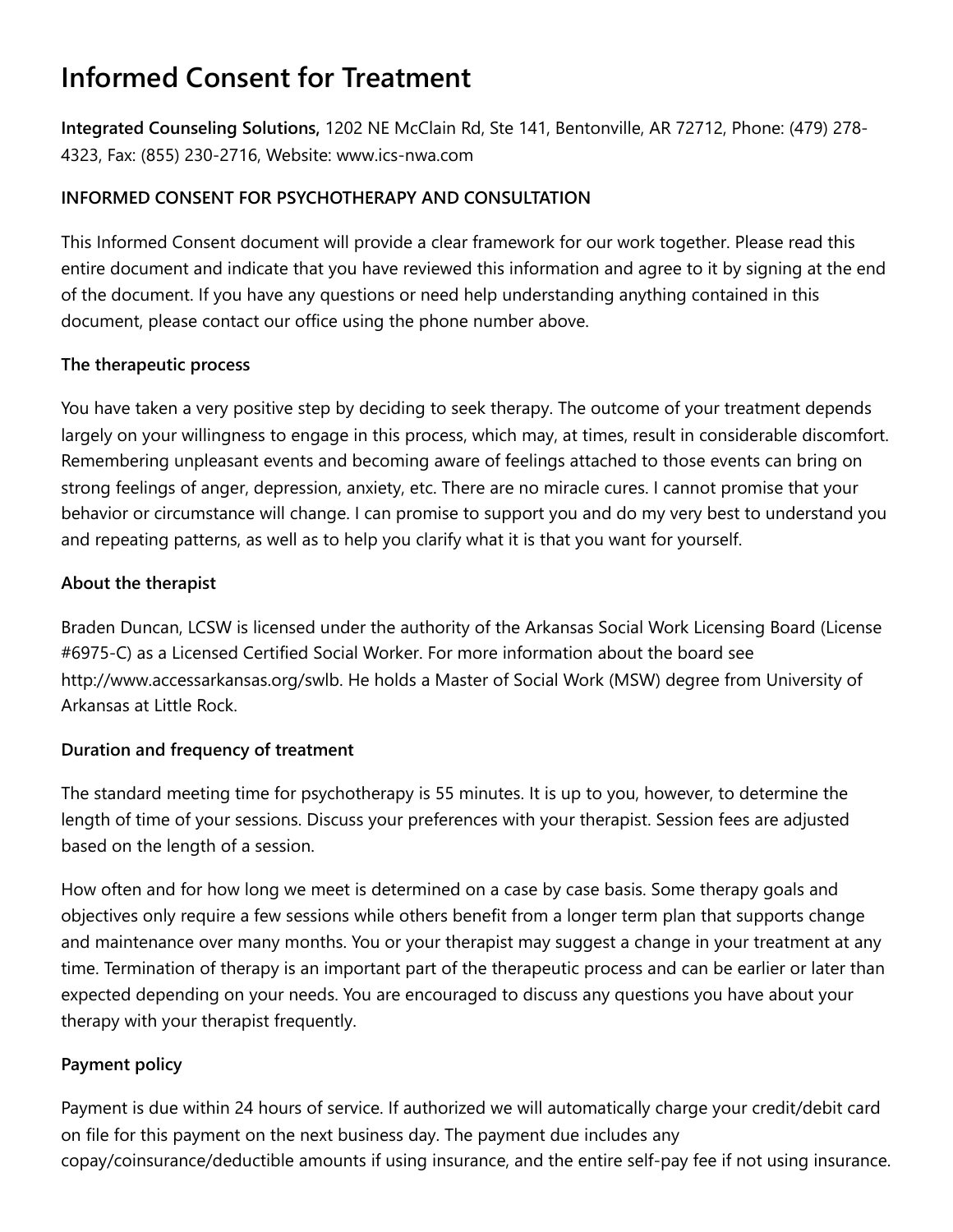Because insurance companies can take several weeks to process a claim, the initial amount due will be the estimated cost. Later, once your insurance company processes the claim and issues an Explanation of Benefits (EOB), we will adjust your account balance accordingly. If this EOB shows a different amount owed than what you actually paid then you will be refunded or invoiced accordingly. Payments on these adjustment invoices is due within 30 days. Invoices are sent by email. You can view your account at any time on the client portal.

# *If you are using insurance*:

You are responsible to contact your insurance company to obtain an estimate of your expected out-ofpocket costs before your appointment. Simply call the number on the back of your card and ask what your expected out-of-pocket cost will be for "an outpatient mental health therapy visit" or "a counseling session". Some insurance plans have a set fee you pay for each visit (copay). Others will pay a percentage of the visit only after you meet your deductible (coinsurance). And some plans won't provide any coverage at all but will still apply the cost of the session to your deductible. If you have to meet your deductible first be sure to ask how much of your deductible is remaining so you know how much you will be required to pay before your coverage begins.

The amount that we bill your insurance company is listed on our website at **ics-nwa.com** under Fees. If your insurance plan is not going to cover your session then this listed fee is the highest amount that you will be expected to pay. However, most insurance plans will discount this and so your final bill may be less than what is listed in our Fees.

# *If you are NOT using insurance:*

You must let us know before your first appointment if you are choosing not to use your insurance and to self-pay for your appointments instead. Please be advised that if we don't file claims with your insurance company then any amounts that you pay will not apply towards your insurance deductible.

If you are not using insurance then your account will be considered "self-pay" and the full amount for your appointment will be due at the time of service. For current self-pay appointment rates, please see the *Fees* page on our website: *ics-nwa.com*

## **No-Show or Late-Cancellation Fee**

*If you do not attend a scheduled appointment* you will be charged a \$35 no-show fee to account for the time reserved.

*If you cancel or reschedule an appointment without giving at least 24 hours notice* you will be charged a \$25 late-cancellation fee to account for the time reserved.

*There is no fee for canceling or rescheduling an appointment if you give at least 24 hours notice.*

After three occurrences of no-show or late-cancellation future scheduling must be approved by your provider.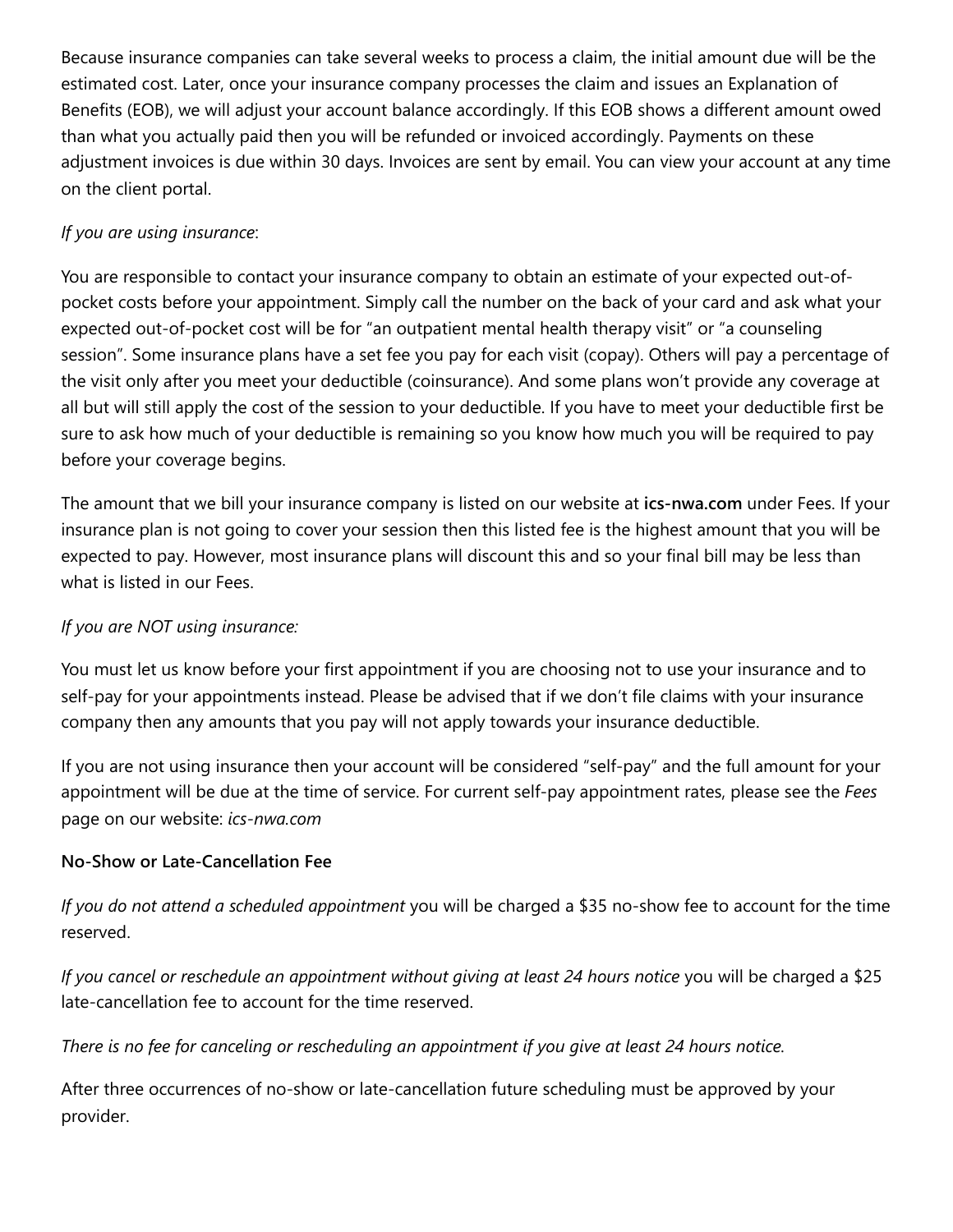# **Communicating with us by email or text messaging**

We cannot ensure the confidentiality of communication through text messages or email. If you prefer to communicate via email or text messaging for issues regarding scheduling or cancellations, we will do so. While we try to return messages in a timely manner, we cannot guarantee immediate response and request that you do not use these methods of communication to discuss therapeutic content and/or request assistance for emergencies.

## **Requesting help outside appointment times**

If you need to contact your therapist directly you may call us by phone and request to speak with your therapist. Leave a voicemail if needed. You can also send a message directly to your therapist using the secure messaging feature in the client portal. Your therapist will respond as soon as they are able. If you choose to use email or text message please be advised that we cannot guarantee the privacy of these communication methods. If you need immediate help, please contact the National Suicide Prevention Lifeline at 1-800-273-8255 or text HOME to 741741 to reach a Crisis Counselor at any time, 24/7, free of charge. If you are experiencing an emergency, go to the nearest emergency room or dial 911.

# **Telehealth**

Telehealth appointments (also known as video appointments or virtual visits) are available. You may choose whether or not you are willing to use telehealth appointments. If you choose to use telehealth for any of your appointments the following terms apply to your signature at end of this document:

# *CONSENT FOR TELEHEALTH APPOINTMENT*

- 1. I understand that my health care provider wishes me to engage in a telehealth consultation and that I have the right to accept or reject this method of service delivery.
- 2. My health care provider explained to me how the video conferencing technology that will be used to affect such a consultation will not be the same as a direct client/health care provider visit due to the fact that I will not be in the same room as my provider.
- 3. I understand that using telehealth for my appointment has potential benefits including easier access to care and the convenience of meeting from a location of my choosing.
- 4. I understand that I must inform my provider at least 48 hours before my telehealth appointment if I plan to join the appointment from a location outside my state of residence. NOTE: healthcare providers must be authorized to practice in the state in which their client is physically located during their appointment. *Example: a client who lives in Arkansas is visiting their sister in Oklahoma for the week and plans to join their next telehealth appointment from their sister's home. Even though this client lives in Arkansas, their healthcare provider must still be authorized by the State of Oklahoma to complete this appointment.*
- 5. I understand there are potential risks to this technology, including interruptions, unauthorized access, and technical difficulties. I understand that my health care provider or I can discontinue the telehealth appointment if it is felt that the videoconferencing connections are not adequate for the situation.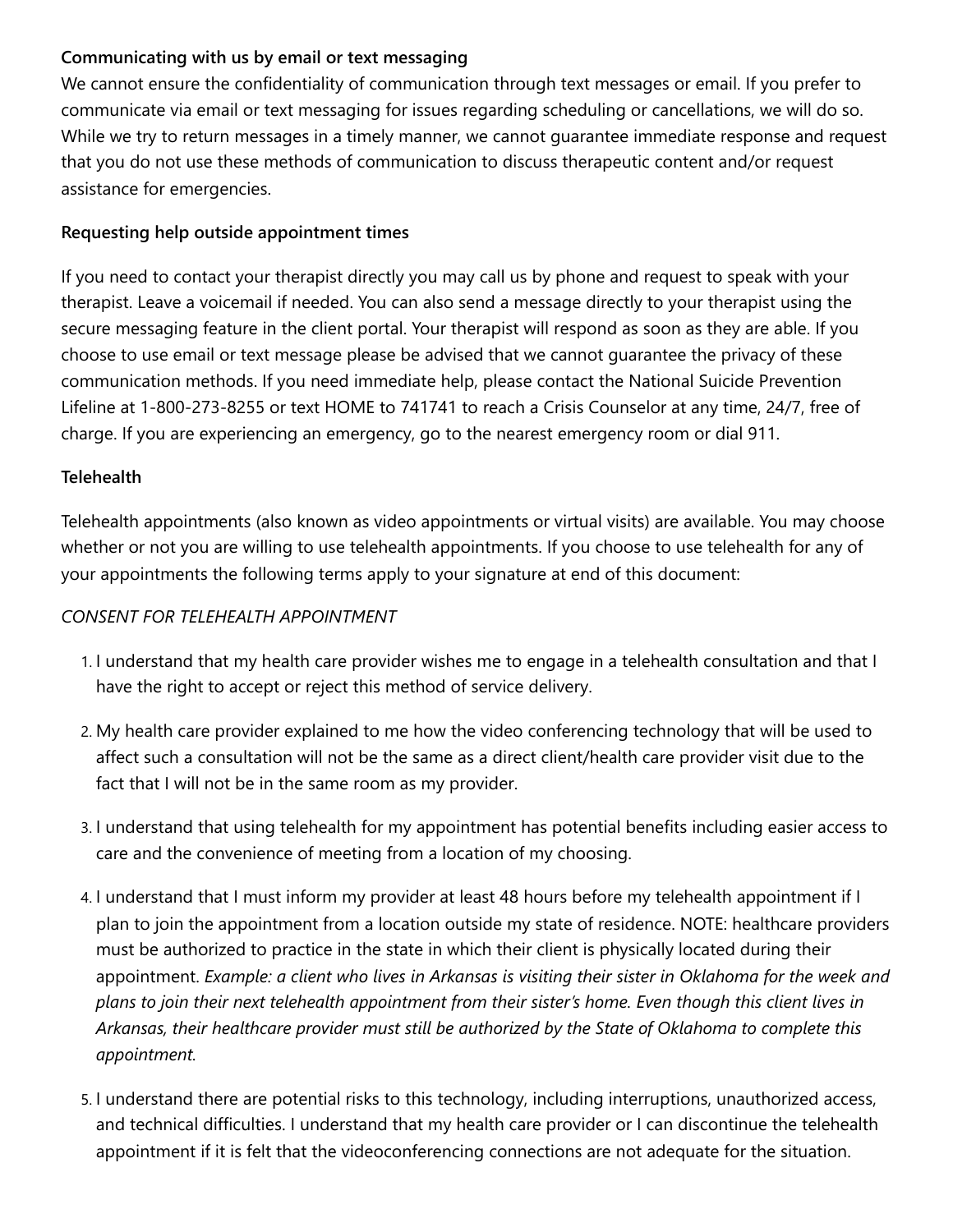6. I have contacted my provider with any questions I have had about using telehealth appointments. My questions have been answered and the risks, benefits and any practical alternatives have been discussed with me in a language in which I understand.

#### *CONSENT TO USE THE TELEHEALTH BY SIMPLEPRACTICE SERVICE*

Telehealth by SimplePractice is the technology service we will use to conduct telehealth appointments. By signing this document, I acknowledge:

- 1. Telehealth by SimplePractice is NOT an Emergency Service and in the event of an emergency, I will use a phone to call 911.
- 2. Though my provider and I may be in direct, virtual contact through the Telehealth Service, neither SimplePractice nor the Telehealth Service provides any medical or healthcare services or advice including, but not limited to, emergency or urgent medical services.
- 3. The Telehealth by SimplePractice Service facilitates videoconferencing and is not responsible for the delivery of any healthcare, medical advice or care.
- 4. I do not assume that my provider has access to any or all of the technical information in the Telehealth by SimplePractice Service – or that such information is current, accurate or up-to-date. I will not rely on my health care provider to have any of this information in the Telehealth by SimplePractice Service.
- 5. To maintain confidentiality, I will not share my telehealth appointment link with anyone unauthorized to attend the appointment.

#### **About confidentiality**

The session content and all relevant materials to the client's treatment will be held confidential unless the client requests in writing to have all or portions of such content released to a specifically named person/persons. Limitations of such client held privilege of confidentiality exist and are itemized below:

- 1. If a client threatens or attempts to commit suicide or otherwise conducts him/her self in a manner in which there is a substantial risk of incurring serious bodily harm.
- 2. If a client threatens grave bodily harm or death to another person.
- 3. If the therapist has a reasonable suspicion that a client or other named victim is the perpetrator, observer of, or actual victim of physical, emotional or sexual abuse of children under the age of 18 years.
- 4. Suspicions as stated above in the case of an elderly person who may be subjected to these abuses.
- 5. Suspected neglect of the parties named in items #3 and # 4.
- 6. If a court of law issues a legitimate subpoena for information stated on the subpoena.